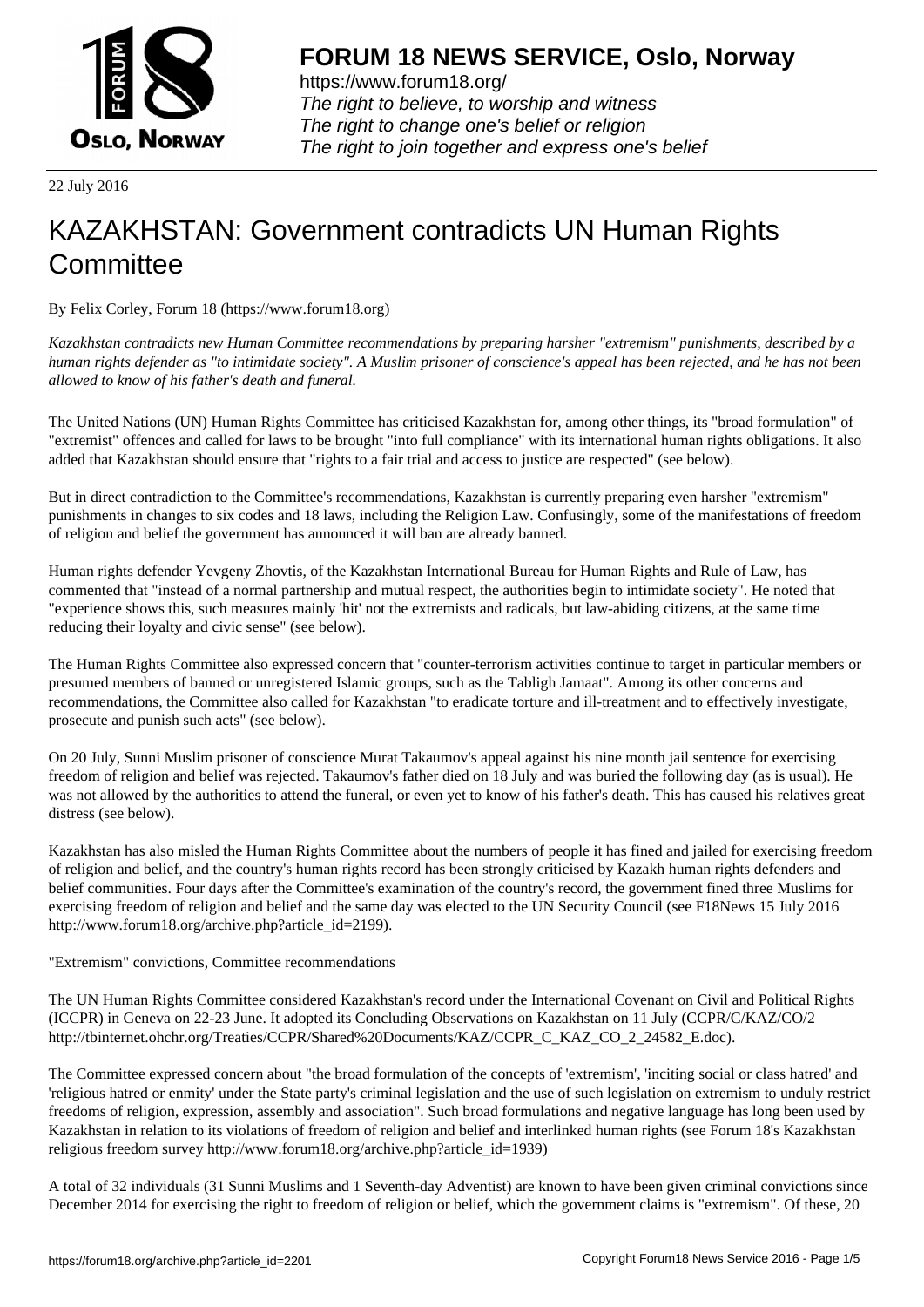$\overline{\phantom{a}}$  , and the phase of the  $\overline{\phantom{a}}$ 

All 31 Sunni Muslim prisoners of conscience, alleged members of missionary movement Tabligh Jamaat, were convicted under Criminal Code Article 405 (or its predecessor in the old Criminal Code). This punishes "Organising or participating in the activity of a social or religious association or other organisation after a court decision banning their activity or their liquidation in connection with extremism or terrorism they have carried out".

Two of the 31 Sunni Muslim prisoners of conscience, Saken Tulbayev and Khalambakhi Khalym, were also convicted under Criminal Code Article 174, Part 1. This punishes "incitement of social, national, clan, racial, or religious discord" (see F18News 8 June 2016 http://www.forum18.org/archive.php?article\_id=2186).

Adventist prisoner of conscience Yklas Kabduakasov was similarly convicted under Criminal Code Article 174, Part 1 (see F18News 29 December 2015 http://forum18.org/archive.php?article\_id=2136).

In expressing concern over the targeting of "members or presumed members of banned or unregistered Islamic groups, such as the Tabligh Jamaat", the Committee referred to ICCPR Articles 9 ("Right to liberty and security of person"), 14 ("Right to equality before courts and tribunals and to a fair trial"), 18 ("Freedom of thought, conscience and religion"), 19 ("Freedoms of opinion and expression") and 21 ("Right of peaceful assembly").

The Human Rights Committee stated that Kazakhstan "should bring its counter-terrorism and counter-extremism legislation and practices into full compliance with its obligations under the Covenant [ICCPR], inter alia by revising the relevant legislative provisions with a view to clarifying and narrowing the broad concepts referred to above, to ensure that they comply with the principles of legal certainty and predictability and that the application of such legislation does not suppress protected conduct and speech."

Kazakh human rights defenders have expressed strong concern to the Committee that "With rather dubious criteria being applied, terms such as 'traditional' and 'non-traditional' religious organisations, 'religious extremism' etc. are being introduced into the realm of law-related definitions" (see F18News 8 June 2016 http://forum18.org/archive.php?article\_id=2186).

The Committee added that Kazakhstan "should also ensure that the rights to a fair trial and access to justice are respected in all 'extremism' prosecutions". Many such trials in Kazakhstan are conducted so as to obstruct a fair trial (see eg. F18News 8 July 2015 http://www.forum18.org/archive.php?article\_id=2078).

Kazakhstan acts against Committee recommendations

Kazakhstan is currently acting directly contrary to the Human Rights Committee's recommendations. KNB secret police head Vladimir Zhumakanov told a 19 July meeting of government ministers and senior officials that a working group has been set up to draft a Law on Amendments and Additions to Various Laws on Questions of Countering Extremism and Terrorism. He said the draft Law envisages amendments to six codes and 18 laws.

Zhumakanov said this was in response to a 10 June order by President Nursultan Nazarbayev to harshen laws on "extremism", terrorism and religion (see F18News 14 June 2016 http://www.forum18.org/archive.php?article\_id=2188).

"Firstly, responsibility will be tightened for crimes of an extremist and terrorist nature, through an increase in the minimum and maximum ranges of terms of deprivation or restriction of freedom," Zhumakanov stated in remarks quoted on the prime minister's website the same day. "Norms are to be introduced on confiscating property as an obligatory means of punishment for extremism and terrorism."

Other measures KNB chief Zhumakanov mentioned were stronger defences for state buildings and tighter controls on weapons.

A spokesperson for the national KNB secret police in Astana refused to discuss the proposed amendments with Forum 18 on 21 July. He said that the amendments were in the hands of Nurlan Zhuldashov, head of the KNB Legal Department. However, he declined to give Forum 18 a phone number for the Legal Department or to put Forum 18 through.

New and not-so-new restrictions on freedom of religion and belief

At the same 19 July meeting of government ministers and senior officials, Culture and Sport Minister Arystanbek Mukhamediuli outlined tighter legal controls on exercising freedom of religion or belief set to be introduced as part of the amendments. He billed such amendments as part of the need to counter "religious radicalism".

Parts of the proposed amendments affect the Religion Law. They are being prepared by the Legal Department of the Religious Affairs Committee, which is part of the Culture and Sports Ministry. The proposals it produces will be reviewed by other "relevant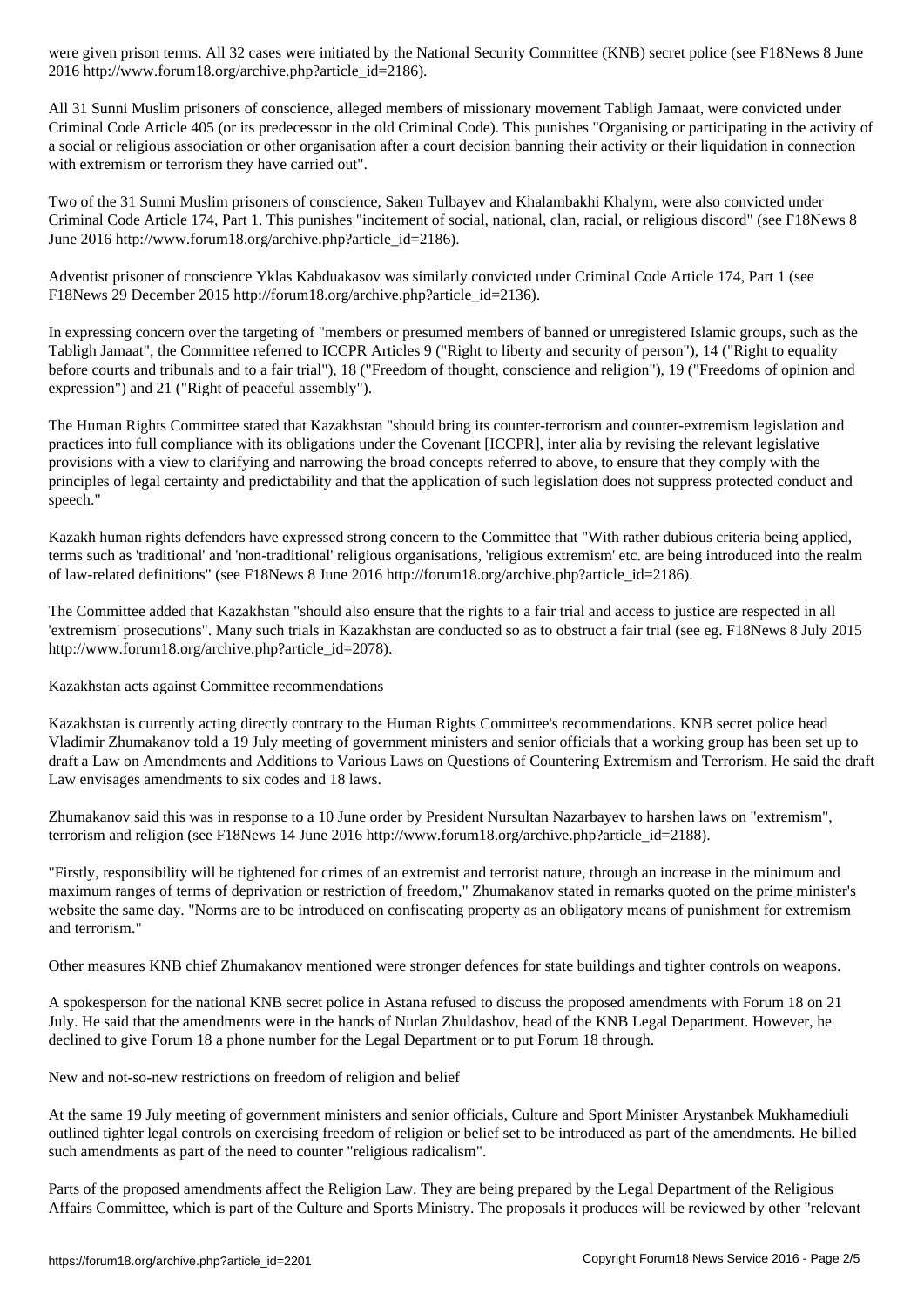Culture and Sport Minister Mukhamediuli told the meeting of government ministers and senior officials that "missionary activity" will be subjected to controls. "Activity to spread a faith as a missionary without registration will not be allowed," according to remarks quoted on the Prime Minister's website. He added that further controls will be imposed on publishing, distributing and importing books and items related to religion.

Talking about a faith with others without personal registration as a "missionary" commissioned by a registered religious organisation is already banned and punishable. Similarly, violating the compulsory prior censorship of all literature and items related to religion including publishing, distributing and importing it without state permission – is already banned and punishable (see Forum 18's Kazakhstan religious freedom survey http://www.forum18.org/archive.php?article\_id=1939).

So it remains unclear what further restrictions Minister Mukhamediuli intends to impose.

For a set  $\mathcal{S}$  in  $\mathcal{S}$  are all  $\mathcal{S}$  are article in  $\mathcal{S}$ . Or arrive to  $\mathcal{S}$ 

Among new proposed measures, Minister Mukhamediuli spoke of new requirements for those going on pilgrimages abroad, including the haj and umra pilgrimages to Mecca. He also spoke of a requirement that religious communities, particularly the state-backed Muslim Board, introduce a "unified procedure for conducting religious rituals".

Culture and Sport Minister Mukhamediuli added that between now and 1 December, his Ministry will work with the Interior Ministry (which controls the police) to remind the population of the need not to violate the law in the area of religion. The two ministries have already begun work to "secure control over the conducting of religious meetings, services, ceremonies and rituals, missionary activity and the circulation of religious literature".

**Torture** 

Among other recommendations, the Human Rights Committee also recommended that Kazakhstan "should take robust measures to eradicate torture and ill-treatment and to effectively investigate, prosecute and punish such acts".

Credible claims of torture have often been made in relation to prisoners of conscience jailed for exercising their freedom of religion or belief (see eg. F18News 29 December 2015 http://forum18.org/archive.php?article\_id=2136).

Under the UN Convention against Torture and Other Cruel, Inhuman or Degrading Treatment or Punishment, which Kazakhstan acceded to in 1998, the government is obliged to both arrest any person suspected on good grounds of having committed torture, and to try them under criminal law which makes "these offences punishable by appropriate penalties which take into account their grave nature". No arrests of anyone strongly suspected of having tortured prisoners of conscience jailed for exercising freedom of religion and belief appear to have been made.

"To intimidate society"

In a commentary on the new proposed laws and the UN Human Rights Committee's Concluding Observations, human rights defender Zhovtis of the Kazakhstan International Bureau for Human Rights and Rule of Law complained that the government's response to violent attacks was prepared without consultation, and mainly by security agencies.

"And instead of a normal partnership and mutual respect, the authorities begin to intimidate society," Zhovtis stated in the commentary published on the ratel.kz website on 21 July. "We'll control everyone, we'll harshen the punishments, we'll check everyone and maintain order. Unfortunately, and experience shows this, such measures mainly 'hit' not the extremists and radicals, but law-abiding citizens, at the same time reducing their loyalty and civic sense."

## Appeal by prisoner of conscience fails

On 20 July, Judge Gulnara Mergenova of Astana City Court rejected the appeal by Sunni Muslim prisoner of conscience Murat Takaumov, the Judge's assistant told Forum 18 on 21 July. He added that Takaumov was not present for the hearing. "Those convicted don't normally attend appeal hearings," the assistant claimed. Takaumov was represented at the hearing only by a state-appointed lawyer, relatives told Forum 18.

Astana's Saryarka District Court No. 2 sentenced Takaumov to nine months' imprisonment on 2 June (see F18News 8 June 2016 http://www.forum18.org/archive.php?article\_id=2186). This was six months after his 18 November 2015 arrest for exercising freedom of religion and belief for allegedly being part of the Tabligh Jamaat missionary movement (see F18News 29 December 2015 http://forum18.org/archive.php?article\_id=2136).

As pre-trial detention counts towards his sentence, Takaumov is due for release from prison on 18 August 2016.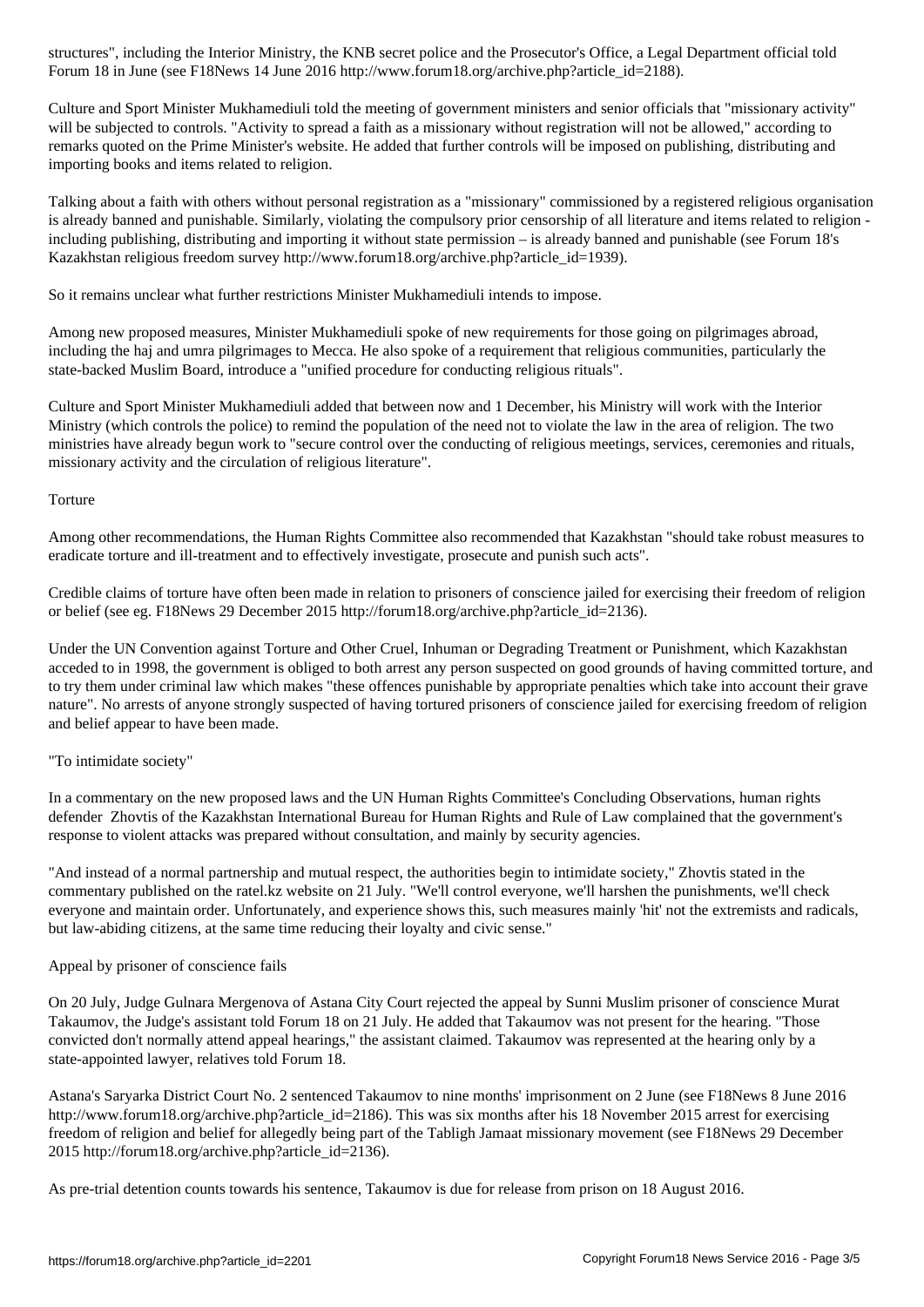attend the authorities have kept him in detention, and does not yet know of him in determinism, and does not y relatives great distress.

"Two friends who attended the appeal hearing asked the state-appointed lawyer to appeal on Murat's behalf for conditional release because of his father's death," relatives told Forum 18. "The lawyer refused, saying Murat could write his own appeal after his transfer from the Investigation Prison to a labour camp."

Relatives told Forum 18 earlier that the authorities had said they would not be taking Takaumov to the court for the appeal hearing and that he did not have a lawyer to represent him there (see F18News 18 July 2016 http://www.forum18.org/archive.php?article\_id=2200).

No date set for Supreme Court appeal

On 22 June, Aiman Umarova, the lawyer for Sunni Muslim prisoner of conscience Tulbayev, lodged a final appeal against his conviction to the Supreme Court in Astana. "It is not yet clear when the Court will hear the case," Umarova told Forum 18 from Kazakhstan's commercial capital Almaty on 20 July. She added that she is not optimistic that the Supreme Court will overturn Tulbayev's conviction.

A court in Almaty sentenced Tulbayev (who was also tortured in pre-trial detention) on 2 July 2015 to four years eight months' imprisonment. He was also banned from exercising freedom of religion or belief, including praying with others and reading the Koran, from his scheduled December 2019 release until December 2022 (see F18News 8 July 2015 http://www.forum18.org/archive.php?article\_id=2078).

Umarova pledged that, if necessary, she will take her client's case to the United Nations human rights mechanisms. She stressed that the three-year ban on Tulbayev's religious activity – set out in the lower court verdict – particularly violates his right to freedom of religion or belief. "How are they going to implement the ban on his religious activity?" she asked. "Is he going to be banned from praying, and what else?"

Will transfer bids to nearer prisons succeed?

Lawyer Umarova is also lodging a request to the Criminal Implementation Committee on Tulbayev's behalf for him to be transferred to a prison in Almaty Region. Tulbayev is a resident of the city of Almaty, while he is currently held in a prison camp in Pavlodar.

The Pavlodar labour camp is nearly 1,500 kilometres north of Almaty by road on a journey that takes more than 15 hours. That Tulbayev has been sent there will make visiting him difficult and expensive, relatives complained to Forum 18 following his September 2015 transfer (see F18News 7 October 2015 http://www.forum18.org/archive.php?article\_id=2108).

Adventist prisoner of conscience Kabduakasov – held in another prison camp in Pavlodar - similarly wishes to be transferred to a prison nearer his home city of Astana. "Yklas lodged an appeal on 29 May to be transferred to an open prison, which would be near his home town," Adventist pastor Andrei Teteryuk told Forum 18 from Astana on 21 July. "But they refused to even accept the application, telling him he has not generated any rewards and softening his terms of imprisonment can't be considered. When he asked them to explain why it can't be considered, they responded: 'It just can't, that's all'."

Bank accounts of three further prisoners of conscience blocked

Three Sunni Muslim prisoners of conscience were added to the Finance Ministry Financial Monitoring Committee List of individuals "connected with the financing of terrorism or extremism". Aidin Shakentayev, Bauyrzhan Serikov and Murat Shopenov were added to the List on 8 July. This brought to 29 the number of individuals convicted for exercising freedom of religion or belief on the List.

The three were convicted by a court in Karaganda on 28 March and handed prison terms of up to 30 months for alleged membership of Tabligh Jamaat (see F18News 28 March 2016 http://www.forum18.org/archive.php?article\_id=2162).

Convicted individuals can be added to the list without being informed of it and without separate legal process. "The only way they would know is when they go to the bank and find their account is blocked and the bank then tells them," a Ministry Financial Monitoring Committee official told Forum 18 in June. All financial transactions by an individual on the List are under tight restrictions. Family members who live in the same household without any separate source of income are allowed to apply for access to funds for subsistence (see F18News 10 June 2016 http://www.forum18.org/archive.php?article\_id=2187).

The bank account of Adventist prisoner of conscience Kabduakasov – who was placed on the List earlier – was blocked without notice. "His wife said her bank card had been blocked, but we don't know if this was connected with his inclusion in the List," Adventist pastor Teteryuk told Forum 18 on 28 June.